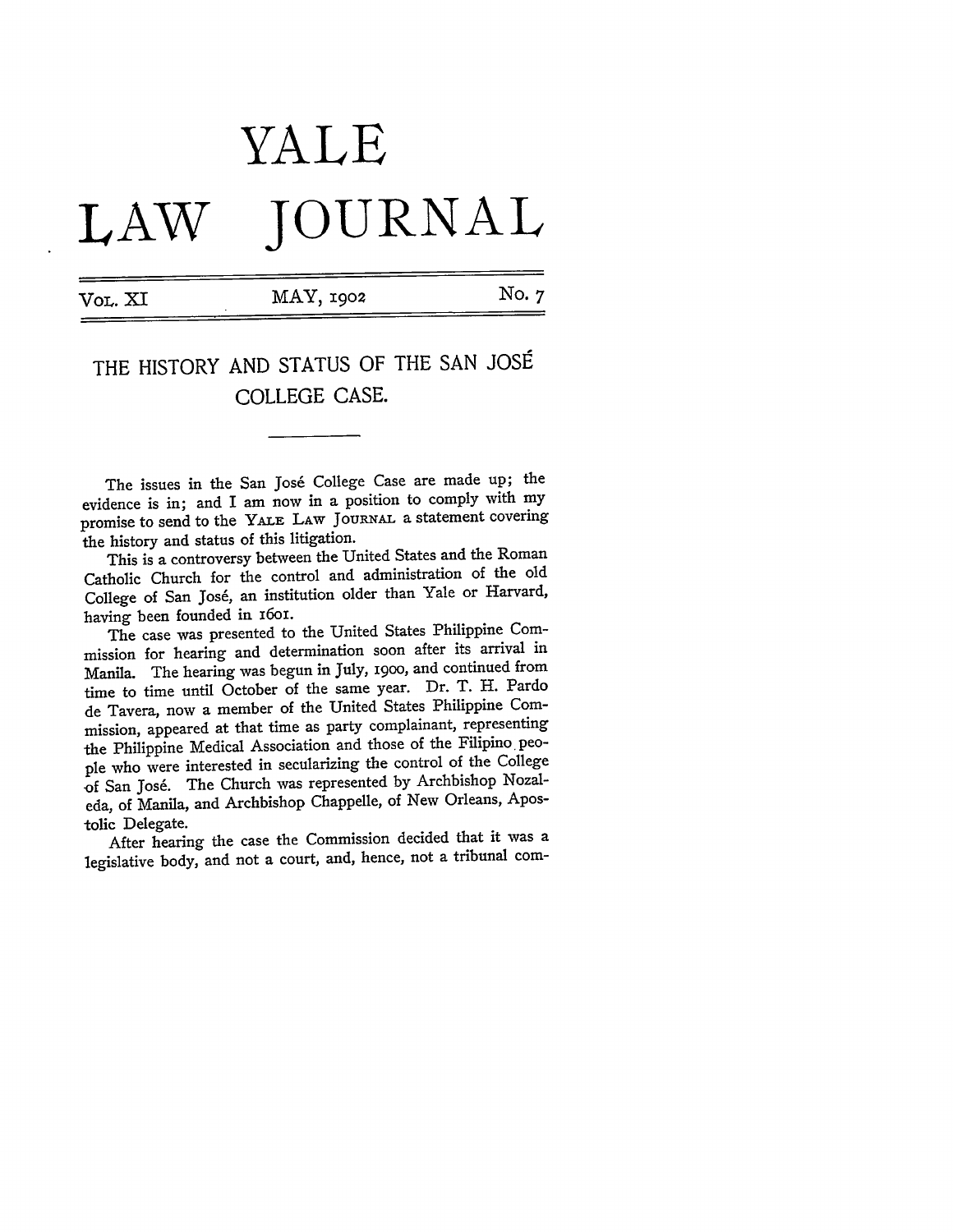petent to decide the issues involved in the controversy. It would have been necessary for it to consider and settle some nice ques- tions of Canonical Law, and to investigate and discuss the legal relations of the Crown of Spain and the head of the Catholic Church and other questions of a similar character.

The Commission further held that its expressly delegated function in such matters was to provide a means for the just and peaceable decision of the issues arising therein. To that end it passed a law appointing a Board of Trustees to conduct the College as a School of Medicine and Pharmacy and to institute pro-<br>ceedings in the case, and vested the Supreme Court of the Philip-<br>pine Islands with jurisdiction to hear and determine the controversy. Pursuant to the provisions of this law the case is now in the Supreme Court of the Philippine Islands for hearing and determination. The Property is in the possession of Senor Ray-<br>mundo Velasquez, Rector of the University of Santo Tomás.

The facts in the case are as follows:

On the 25th day of August, 1601, the Provisor and Vicar General of the Archbishopric of Manila, upon the application of the Jesuit Father, Luis Gomez, granted permission to the petitioner and his Order to found and establish the College of San Jos6, for the purpose of bringing up the young people of the City of Manila and rearing them according to good manners and learning, and for the further purpose of creating such ministers of the Holy Gospel as might be needed in the land and to perform masses in the College. The Governor and Captain General granted a similar request to these applicants on the same day. As a result of this permission and license the Society of Jesus in Manila founded the College of San José and appointed Father Luis Gomez the first Rector thereof.

On the i6th day of March, 1596, Esteban Rodriguez de Figueroa, Governor of the Island of Mindanao-the second island of the archipelago in point of size-executed the following will:

> 'fIn the name of God. Amen. Know all whom this will may see, that I, Esteban Rodriguez de Figueroa, Governor and Captain General of Mindanao and of its District, now a resident of the village of Arevalo, legitimate son of Duarte Rodriguez de Figueroa and Da. Isaof Jerez de la Frontera in the Kingdom of Castile, being in good bodily health and in my natural understanding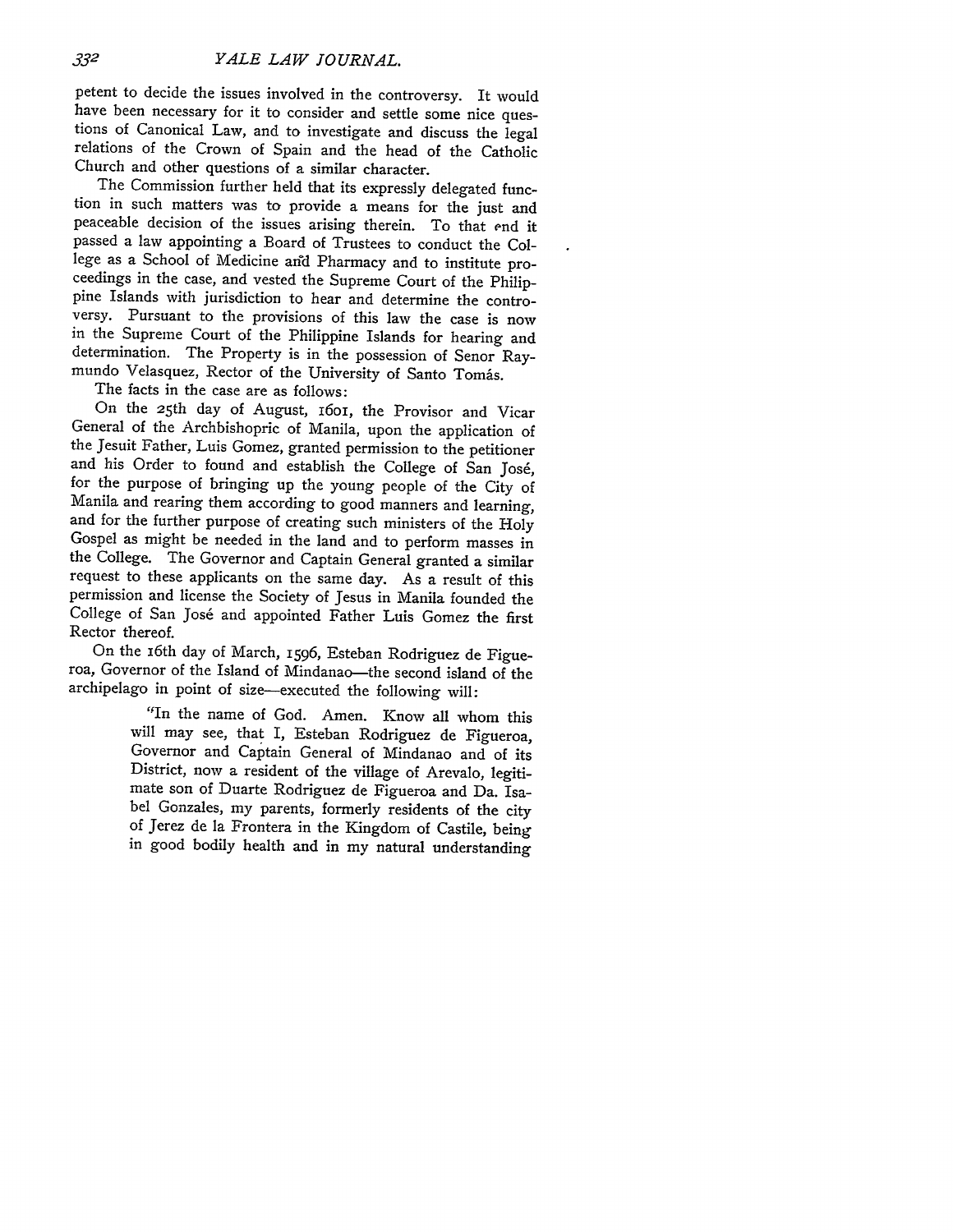and memory, such as pleased our Lord to give me, and believing, as I truly and firmly believe, in the Most Holy Trinity, Father Son and Holy Ghost, three persons and only one true God, who lives and reigns, without begining and without end. And taking as I do the Holy Virgin Mary as my Lady Advocate in all my actions, and desiring to place my soul in course of salvation, and naturally fearing death, I execute, acknowledge by these presents, and order this my last and ultimate will, in the manner and form as follows:

And so that God, our Lord, should not allow any of my said children to die before they become of age, competent to make a will, I, as their father and legal administrator, am competent to make a will for them in such case, and, by virtue of said power, I order and command that if the aforementioned happens, their mother, Ana de Oseguera, if surviving, inherit the estate of the deceased and of both, the third and the remainder of the fifth being devoted to what is hereinafter declared, and if said Da. Ana de Oseguera and my children, or either of them, die without leaving heirs in the descending line, then, in such case, their estate and their legal paternal or maternal portion, together with the rents and profits therefrom, shall be devoted 'to the foundation of a college in the manner hereinafter stated, the same being done, if the said Da. Ana de Oseguera survives with the third and remaining fifth; in either one or the other event, a house must be constructed near the Society of Jesus of Manila, sufficient to serve as a college and seminary for boys, where all those be admitted who should desire to enter the primary classes of said seminary; I pray and request whoever may be the Provincial of said Society to furnish such boys with sufficient teachers for that purpose, the remaining part of said building, not used for that purpose, to be rented for the purpose of maintaining such children and boys; the said Father Provincial to be the Patron and Administrator of said College, and no one can enter therein without his permission and authority; to visit and to correct and arrange all of its things, to order said sale, buy the possession and the building, and to appoint a collecting agent and other officials and ministers with the power and authority necessary to such ministry, without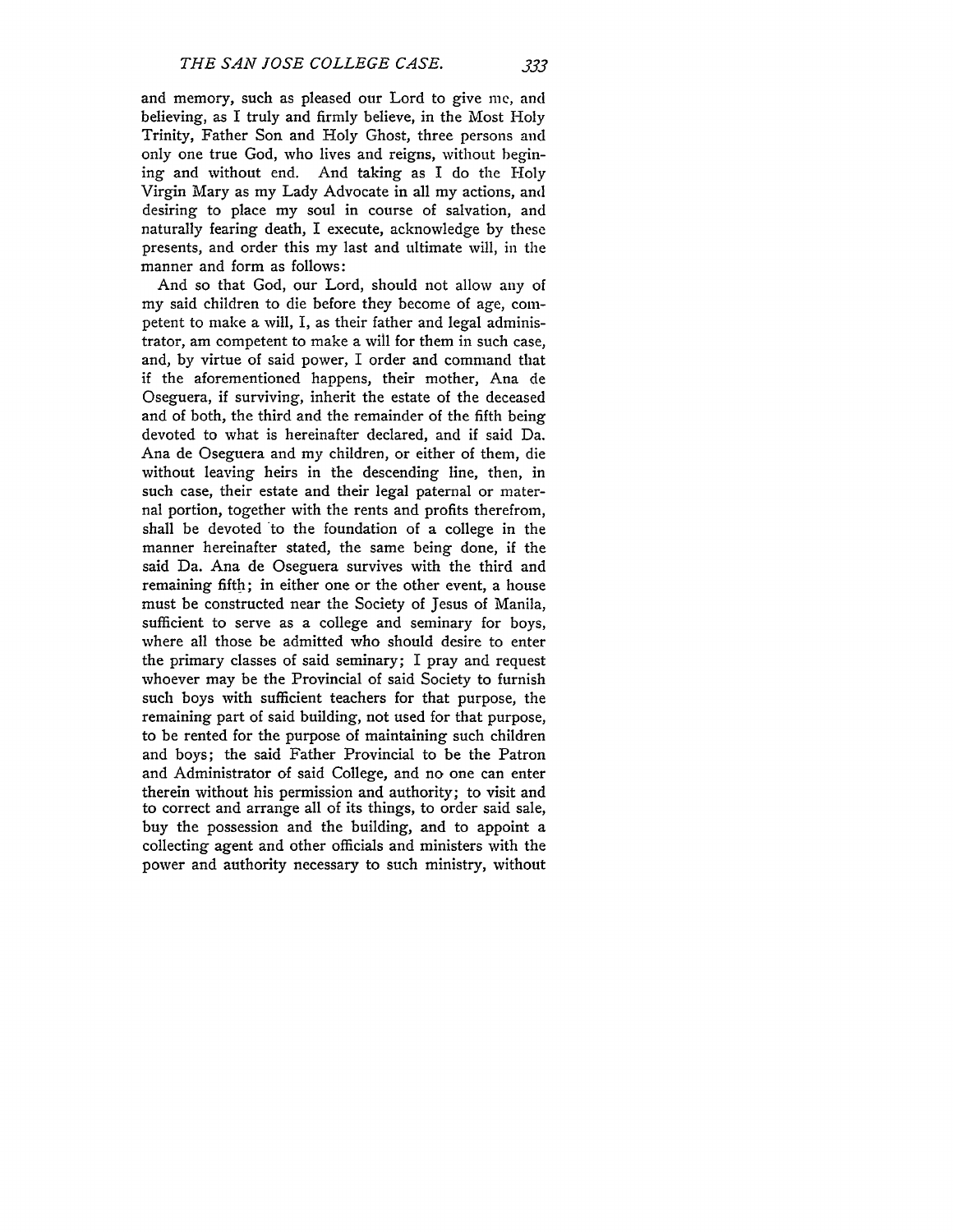said college, nor any judge, nor any secular nor ecclesiastical administration of justice taking part therein; notwithstanding any pretensions that may be advanced. And if any rent remains after payment of maintenance for said boys and of clothing for those who are poor, the said Patron may dispose of it at his will for the benefit of said college and of the Society or of any other pious work, as he may deem best, without at any time asking or taking any account therefor from him, for any cause or reason.

I revoke, annul and declare as of no value and effect any will, order, or codicil which I may heretofore have made, so that they be of no value except this one which I desire to be valid as my last and ultimate will, in the course and form which is proper under the law.

In testimony of which I have executed it and signed it with my name at the village of Arevalo on the sixteenth day of the month of March, 1596."

In 1604, after Governor Figueroa had died, the pupillary substitution ordered in his will was effected-his daughter, Juana de Figueroa, having died at sea in that year. The Father Provincial of the Society of Jesus of Manila then laid claim to the endowment property provided for in the will of Figueroa and obtained Royal permission to bring from Mexico the proceeds of the estate forming a part of this property. The legacy was embodied in the College of San José, which had been founded in 1601, thus reorganizing that institution. The College, so reorganized, was inaugurated on the 28th day of February, 16io, at which time the license granted for the foundation of the College in i6oi was confirmed by the ecclesiastical authorities only.

On the 3rd day of May, 1722, Philip V., King of Spain, by Royal Edict, took the College of San 'Jos6 under his Royal protection, honoring it with the title of Royal *ad honorem,* on the condition that it should have no other patron and on the further condition that it should never cause prejudice or embarrassment to the Royal Treasury by reason of this title.

On the 2nd day of April, *1767,* King Charles III., of Spain, issued what was called the Royal Pragmatic Sanction, the effect of which was to expel from the Philippine Islands all members of the Jesuit Order and confiscate their property to the Crown. The King of Spain then took charge of the College of San José and exercised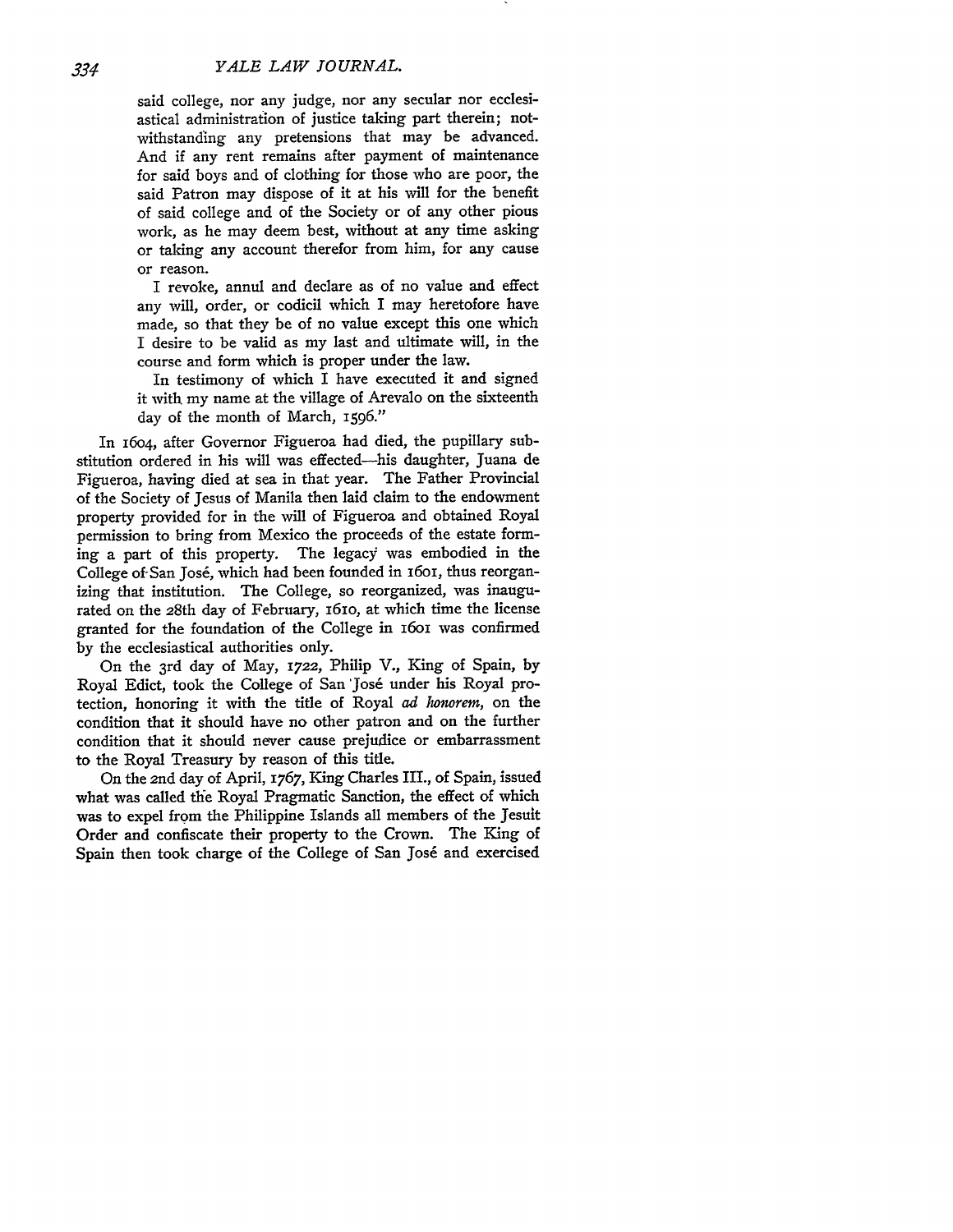that control and management and administration which had theretofore been exercised by the Father Provincial of the Society of Jesus. A short time thereafter the Governor General of the Philippine Islands, with the approval of the Most Reverend Archbishop of Manila, converted the College into a seminary. The Royal Audiencia of Manila protested against this action in a complaint addressed to the King, and the Most Reverend Archbishop of Manila complained to the King of the action of the Audiencia. The King of Spain sent out certain Royal dispatches, bearing date of March **23, 1771,** in which he determined the matter as follows: He disapproved the conversion made by the Governor General and the Archbishop of Manila and ordered that, as the College had been an institution under the direction and administration of the Jesuit Fathers, all things should be placed in the College in the same state and condition in which they were before the Jesuits were expelled from the islands, and that "the Archbishop should not meddle with anything appertaining to said College from that time."

The King of Spain was represented by the Governor General of the Philippine Islands, who appointed the Director and Administrator of the College of San José and exercised the sole control and management of the institution.

On the 6th day of December, i87o, the Spanish Government decreed the secularization of ecclesiastical institutions in the Philippine Islands, providing for the College of San José in the manner set out in this Royal Command. This decree of December 6th, 187o, was repealed by the decree of October 27th, 1875, in which the Government of Spain ordered that the College of San Jos6 should be destined as a School of Medicine and Pharmacy in the Philippine Islands. By virtue of this decree the College was converted into a School of Medicine and Pharmacy. The Rector of the University of Santo Tomás was charged with the direction of the College of San Jos6 by the King of Spain, who empowered him, as the head of the Department of Education in the Philippines, to appoint an administrator to collect the rents which accrued from the property owned by the College, and who should submit accounts of his administration to the Governor of the Archipelago. The Rector of the University of Santo Tomás, of course, is and always has been a minister of the Catholic Religion. This is true, also, of the Rectors and Administrators of the College of San *Jos6.*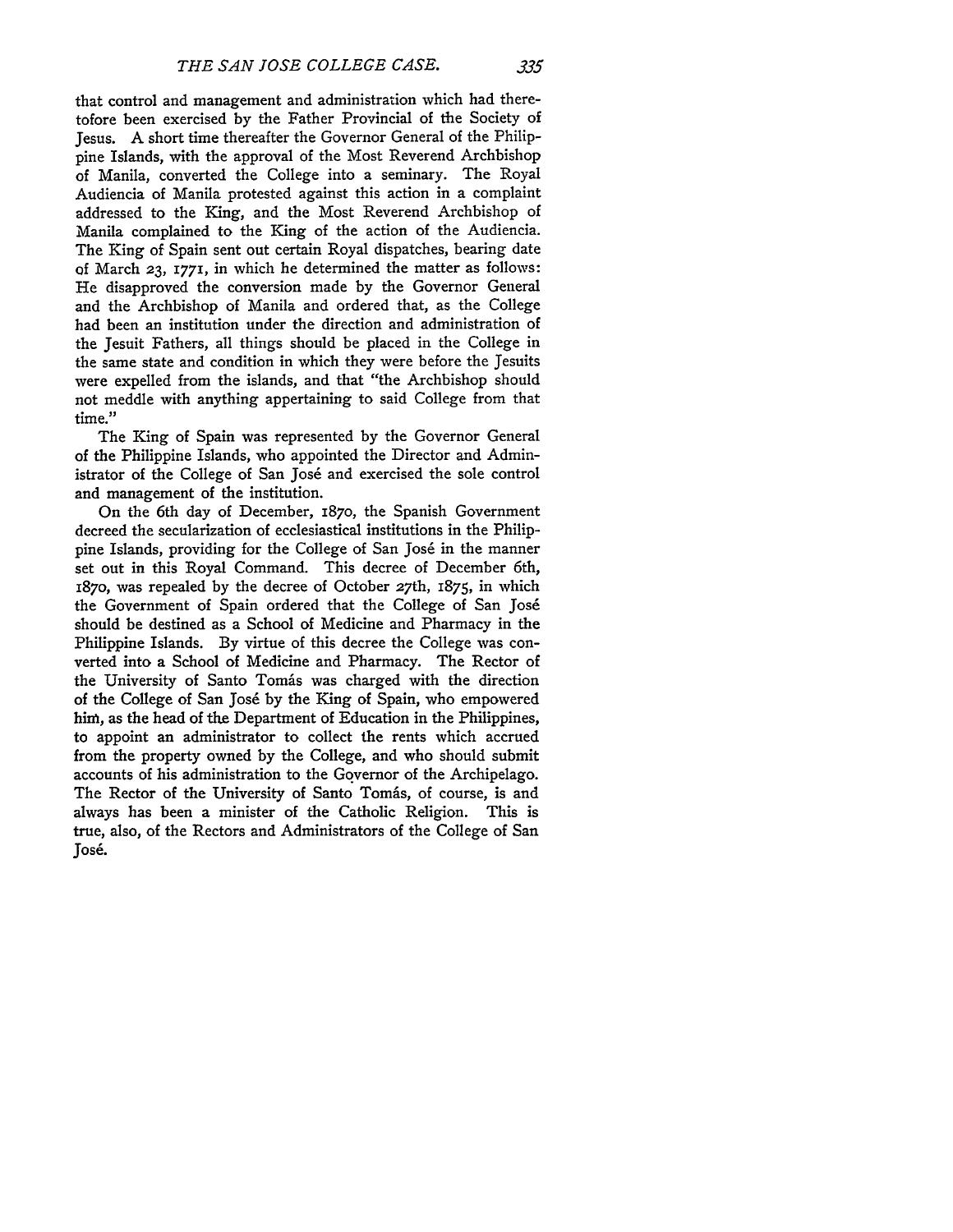The evidence in this case is almost exclusively documentary; hence counsel have been able to agree upon a statement of facts which covers practically the entire history of the institution. There is a wide difference, however, in the deductions which are drawn from these facts.

In setting forth the issues raised in this case I can do no better than use the words contained in the comprehensive and lucid report of the Commission, written by Judge William H. Taft.

"Did the Government of the United States, as claimed by the complainants, acquire by the treaty of Paris the right and power to provide for the control and management of the foundation and properties of the College of San Jos6, as an institution under the secular and civil control of Spain in the Philippine Islands, so that the United States should now by law give to the College a directory, non-sectarian in character, to maintain and conduct it as a School of Medicine and Pharmacy? Or-as claimed on behalf of the Catholic Church-have the foundation and properties of the College of San Jos6, under the Canonical Law and the Civil Law of Spain, always been subject to the ultimate control of the Church for sectarian charitable purposes, a control exercised by the King of Spain only by virtue of a Concordat between him and the Pope, as head of the Catholic Church?"

The pivotal point in the case is, to determine whether or not the College of San José was an Ecclesiastical Obra Pia within the meaning of the Civil Law of Spain and the Canonical Law. Another question, only second in importance to the one above mentioned, is, to determine the legal effect upon this institution of the Royal Pragmatic Sanction issued by Charles III. in 1767, whereby he expelled the Jesuits from all parts of his dominions, including the Philippine Islands, and confiscated their property to the Crown.

The contention of the Church is, that the College was an Ecclesiastical pious work; and, hence, the legal title and right of ultimate control have always been, and are now, vested in the Holy See.

The Government denies that the College was an *obra pia,* and contends that it was a work of philanthropy and secular charity; and further holds that the legal title to the property is in the foundation itself, which, under the Civil Law of Spain, is a legal entity, and that the King of Spain, as *parens patriae,* assumed the right of administration and control of said property when the trus-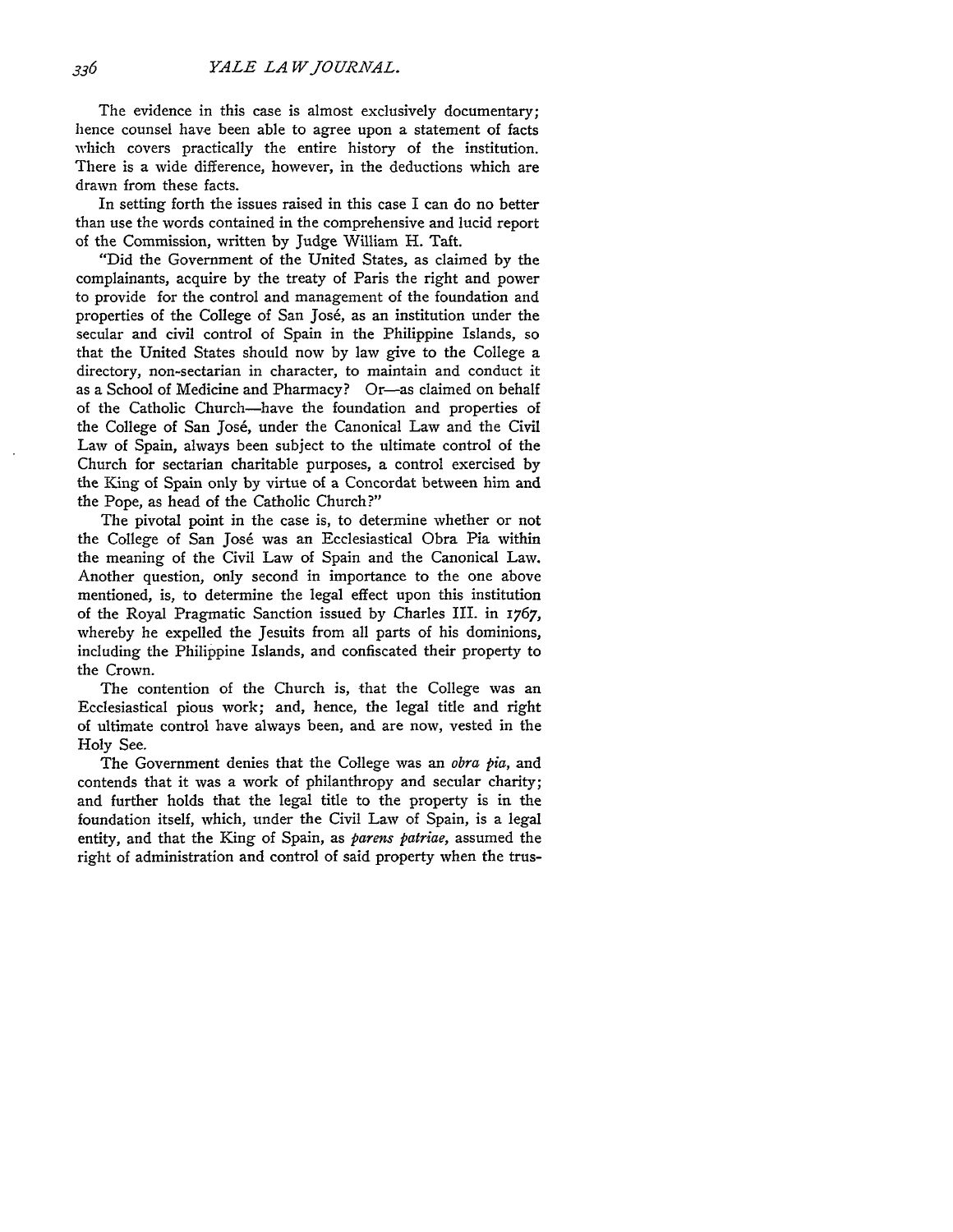teeship provided for by the will failed as a result of the expulsion of the Jesuits in 1767.

According to the most celebrated canonists and law writers the essentials of an Ecclesiastical *obra pia,* under the law as it existed at the beginning of the seventeenth century, were as follows:

Ist. It shall be founded with the license and authority of the Diocesan Bishop.

2nd. It shall be founded with the license and authority of the King.

3rd. Its foundation must be made through motives of charity or religion, or, what is equivalent, that they be made with the idea of promoting Holy Religion.

4th. It shall possess a judicial personality and a foundation out of which it evolves and maintains its own life.

It will be impossible to enter upon a technical discussion of this point within the limits of this article, and I shall not undertake it. Suffice it to say, however, the Government claims that the College, as founded by Figueroa, never fulfilled the second and third of the above-mentioned essentials; that is, it did not receive the license and authority of the King, and the purpose of Figueroa was to found a school for the education of the boys of the Philippine Islands without reference to race, class or condition. On the other hand, the Church contends that the College was originally founded with the authority and license of the Diocesan Bishop, and, although it never received the authority directly from the King, yet it was recognized by him as an ecclesiastical institution, and since the College was placed in the hands of the Father Provincial of the Society of Jesus of Manila, to be administered, and that it has always been administered by members of the Roman Catholic Church, and masses have been said therein, it is fair to assume that it has fulfilled in spirit, if not in substance, all the above named requirements of the law.

The Government does not attach much importance to the fact that the College was placed in the hands of the Father Provincial of the Society of Jesus for administration and control, and' the further fact that it has always been officered by members of the Catholic Church, for the reason that the members of the Order of the Society of Jesus have always been celebrated as teachers and scholars, and it would have been practically impossible to have secured the services of any competent teachers who were not Catholics at any time during the history of the institution. This is especially true, when it is remembered that under the Spanish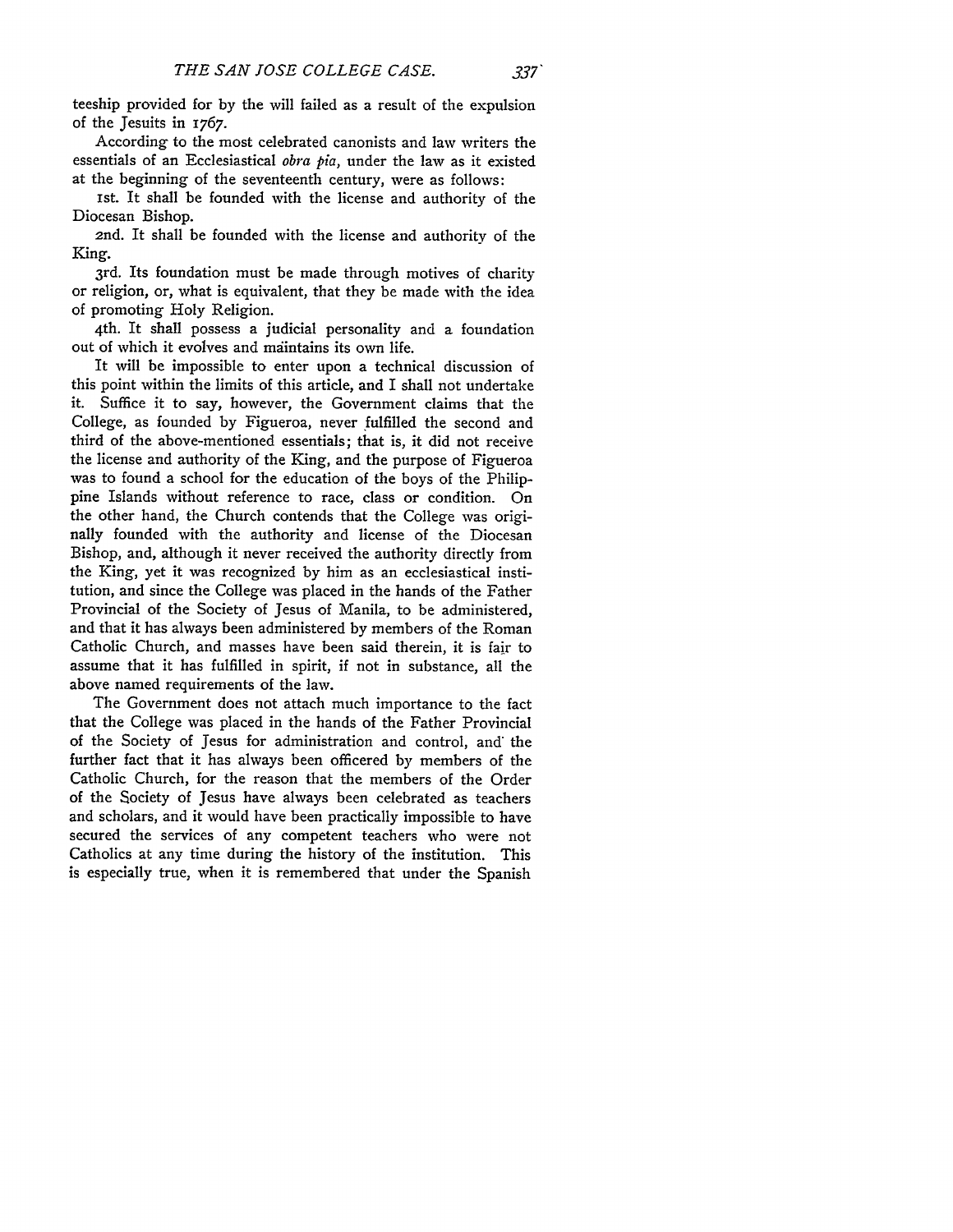law, as it existed in these islands for many years prior to the American occupation, it was a crime for any other religious denomination to own property here.

Upon the expulsion of the Jesuits from the Philippine Islands, in pursuance of the Pragmatic Sanction of Charles III., dated April 2, 1767, the King of Spain took under his charge the College of San Jos6 and exercised that control, direction and administration over it and its properties which had hitherto been exercised by the Father Provincial of the Society of Jesus.

The position taken by the Church on this point is, that it is true the King of Spain took charge of the properties of San Jos6 upon the expulsion of the Jesuits and administered them, but that he did it in the capacity of Royal Patron and as agent of the Holy See.

The Government's position is, that the King of Spain administered this property in his sovereign capacity and not as agent of the Church; hence, when the Treaty of Paris was signed, he conveyed his right, title and interest in the same to the Government of the United States.

In all of the documents relating to this transaction the expression "Royal Patron" is used, which gives rise to the controversy as to the origin, nature and scope of this office; the Church contending that it-originates in certain bulls of the popes and is a power and right conferred upon the King by said bulls; in reply to this, the Government says that this right of patronage, administration and control was based upon discovery, conquest and sovereignty, and that the bulls of the popes were mere recognitions of a title thus established; and that since the Royal Pragmatic Sanction operated to deprive the College of the trustee appointed under the will of Figueroa, it placed the burden of providing for a trustee upon the sovereign, who was the Protector of the College, and, as *parens patriae,* was authorized to provide trustees for all trusts of this character when the persons or trustees named in the instruments of foundation were, for any reason, incapacitated for executing the trust.

The result of this case will be determined **by** the manner in which the Court resolves the question of the Ecclesiastical *Obra Pia* and the question of the Vice-Royal Patronage.

The value of the College property in controversy is about \$5oo,ooo.oo gold.

The case is an. interesting one, and it will be watched **by** all the elements of the-community here and a large part of the public